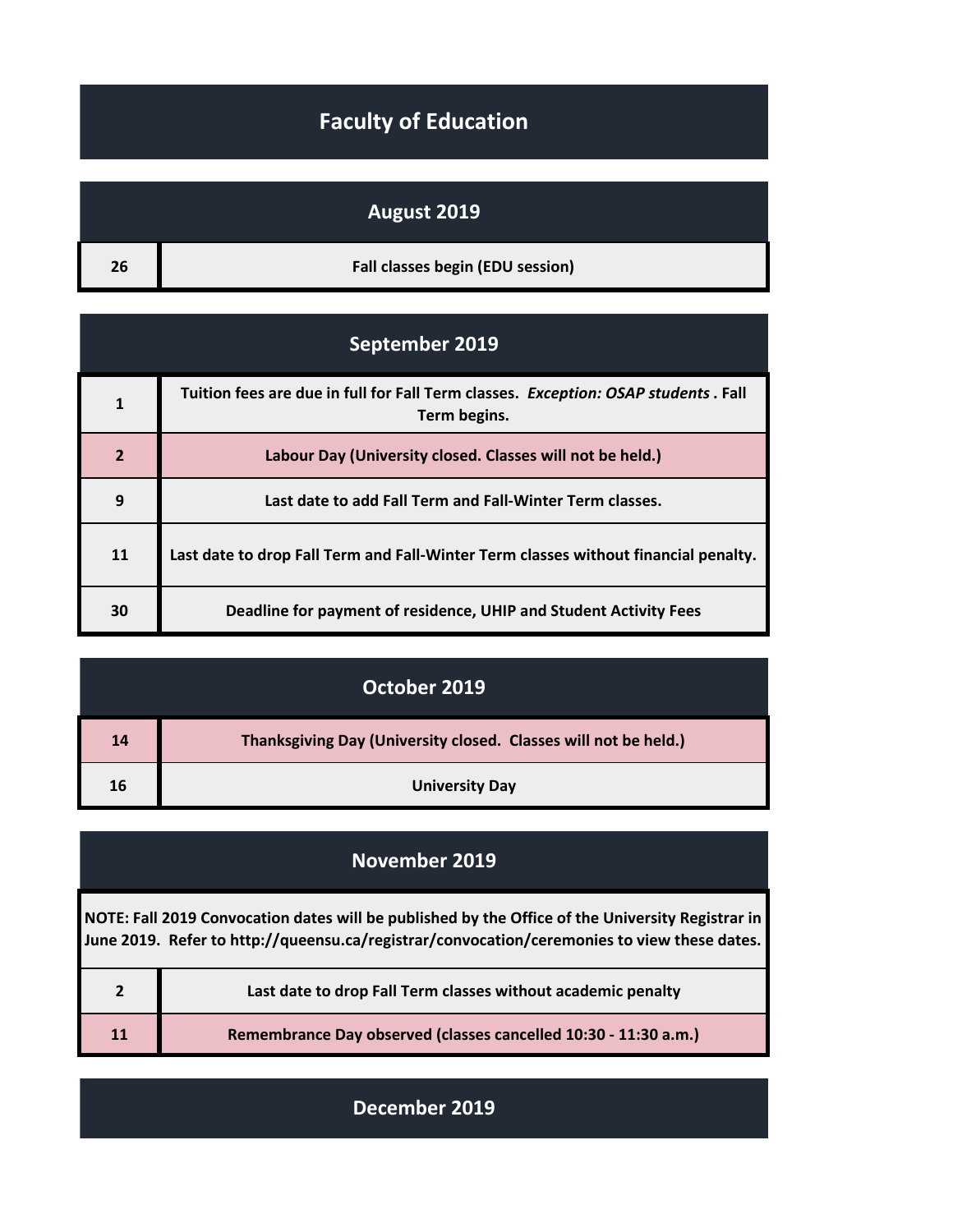|    | First date to apply in SOLUS to graduate in Spring 2020 (tentative).                                          |
|----|---------------------------------------------------------------------------------------------------------------|
| 6  | Commemoration Day (all academic activity with the exception of clinical and field<br>work will be cancelled). |
| 18 | Last day of Fall Term classes                                                                                 |
| 31 | <b>Fall Term ends</b>                                                                                         |

| January 2020   |                                                                        |
|----------------|------------------------------------------------------------------------|
| 1              | <b>Winter Term begins</b>                                              |
| 1              | New Year's Day (University closed. Classes will not be held)           |
| $\overline{2}$ | <b>Winter Term Classes begin</b>                                       |
| 10             | Tuition fees are due in full for Winter Term. Exception: OSAP students |
| 15             | Last date to add Winter Term classes                                   |
| 17             | Last date to drop Winter Term classes without financial penalty        |

## **February 2020**

| 17 | <b>Family Day (University closed. Classes will not be held)</b> |
|----|-----------------------------------------------------------------|
|    |                                                                 |

|           | March 2020         |
|-----------|--------------------|
| $16 - 20$ | <b>March Break</b> |

| <b>April 2020</b> |                                                                    |
|-------------------|--------------------------------------------------------------------|
| 10                | Good Friday (University closed. Classes will not be held)          |
| 19                | Last date to apply in SOLUS to graduate in Spring 2020 (tentative) |
| 30                | Winter Term classes end. Winter Term ends                          |